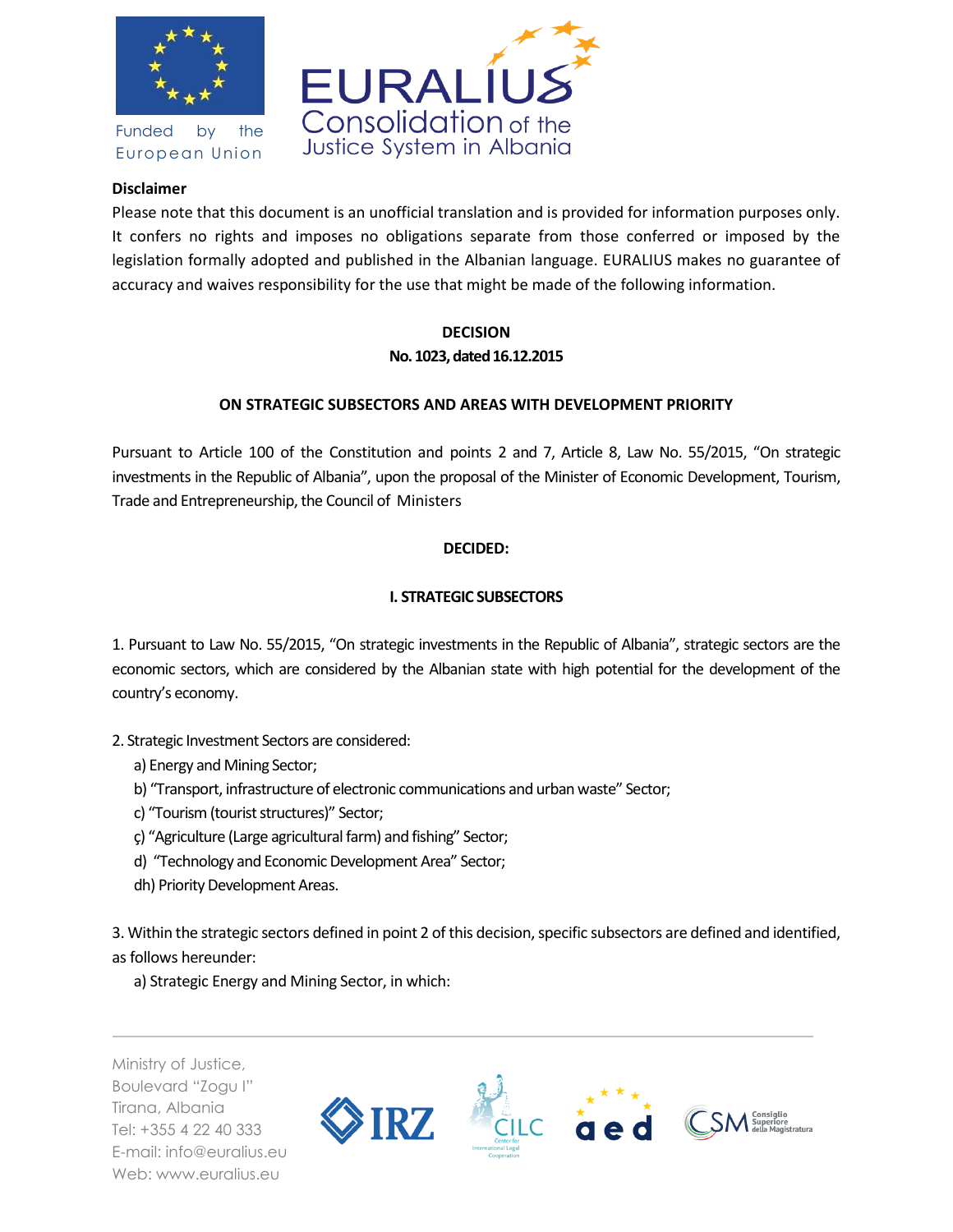

- I. the energy subsector includes strategic investments in the areas of production, transmission, distribution and supply of electricity;
- II. the hydrocarbon subsector includes strategic investments in the fields of research, development, extraction, production, separation, processing, collection, transport and distribution of crude oil and hydrocarbon by-products, activities in the field of transmission, distribution, trading, storage, supply, and those for the construction and operation of natural gas infrastructure;
- III. the mining subsector includes strategic investments in the areas of research, detection and exploitation of the mining environment.
- b) Strategic transport sector, infrastructure of electronic communications and urban waste, in which:
	- i. the maritime transport subsector includes strategic investments in the construction, maintenance, management of seaports, port areas and marines, and the provision of sea transport services for goods and passengers;
	- ii. the air transport subsector includes strategic investments in the construction, maintenance, management of airports, and the provision of air transport services for goods and passengers;
	- iii. the rail transport subsector includes strategic investments in the construction, maintenance, management of railway infrastructure, and the provision of rail transport services for goods and passengers;
	- iv. the road transport subsector includes strategic investments in the construction, maintenance, management of regional and national roads, and the provision of road transport services for goods and passengers;
	- v. the transport network subsector includes strategic investments in the construction, maintenance, management of alternative transport networks, such as: trams, subways or similar alternative transports, and the provision of passenger transport services therein;
	- vi. the subsector of electronic communications includes strategic investments in the construction, maintenance, management of electronic communications infrastructure, and the provision of access services to such networks for users;
- vii. the urban waste subsector includes strategic investments in activities related to integrated waste management, including waste collection, transportation, recovery, disposal, construction, requalification, management and care for landfill closure;
- viii. the subsector of water supply-sewerage and wastewater treatment includes strategic investments related to the construction, rehabilitation and/or maintenance of the water supply system, sewerage system and wastewater treatment plants.
- c) Strategic Tourism Sector, in which the subsector of tourist structures includes strategic investments in the construction, maintenance and management of accommodation tourist structures, considered as tourism enterprises, in accordance with the provisions of the tourism legislation.
- ç) Strategic Sector of Agriculture and Fisheries, in which:
	- i. the agricultural production subsector includes strategic investments, which follow the model of large agricultural farms;

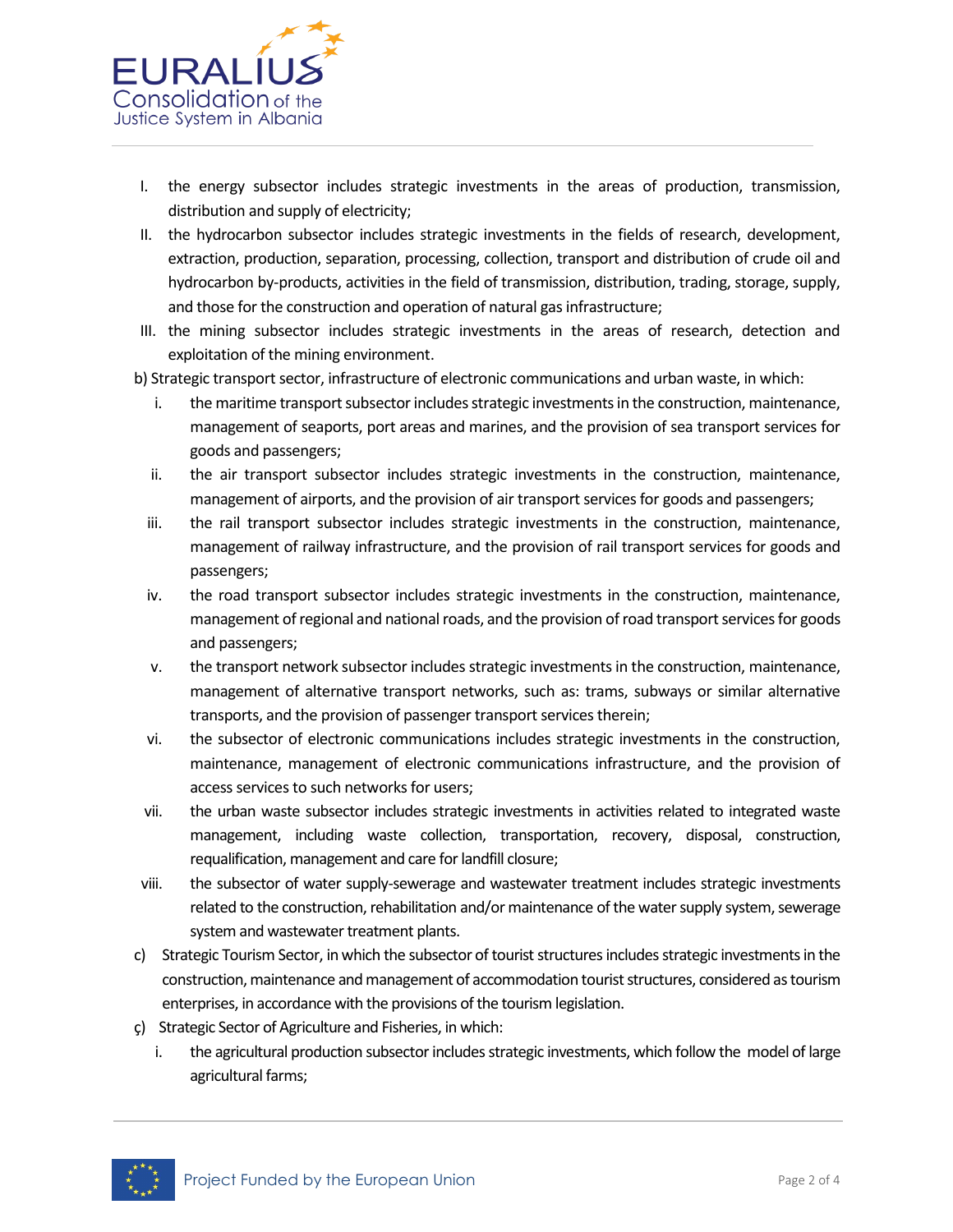

- ii. the livestock infrastructure subsector includes strategic investments that create and manage the required infrastructure for livestock and provide services related to the distribution of livestock products;
- iii. the fisheries infrastructure subsector includes strategic investments aiming at the construction and management of fisheries and aquaculture infrastructure and the provision of services for the distribution of fish products.
- d) the strategic sector of technology and economic development area, in which the subsector of industrial/technological parks includes strategic investments in the construction, maintenance and management of industrial/technological and innovation parks, and the provision with the required infrastructure for production , industrial development, trading and delivery of services related to the activities exercised within them.

#### **II. PRIORITY DEVELOPMENT AREAS**

1. Pursuant to Law no. 55/2015, "On strategic investments in the Republic of Albania", the priority development areas are the regional and/or local areas of local government, considered as areas of special importance, which require special support, aiming at the economic development, promotion of employment, improvement of living conditions and efficient use of public resources and infrastructure.

- 2. Development of priority development areas mainly focuses on:
	- a) orientation of investments in certain territorial areas, in order to promote the concentration of the same or similar types of industries or commercial activities in order to benefit from the specialization of jobseekers, economies of scale and the allocation of infrastructure costs. For this purpose, incentive mechanisms will be used, aimed at increasing the efficiency of existing or developing infrastructure, and measures will be taken in order to protect the environment from industrial impacts;
	- b) orientation of investments in certain territorial areas, with high levels of unemployment and where economic development is at unsatisfactory levels compared to other regions of the country. For this purpose, incentive mechanisms will be used, aiming at economic development, increasing the welfare of the population, increasing employment and vocational training, and improving infrastructures.
- 3. The auxiliary criteria for identifying priority development areas will be:
	- a) study of the location, concentration, number and economic importance of the existing industrial and commercial activities, with a view to creating economic synergies between them;
	- b) analysis of the state of existing or developing infrastructure;
	- c) level of unemployment in the area;
	- d) income per capita and other auxiliary criteria, according to public needs and strategies;